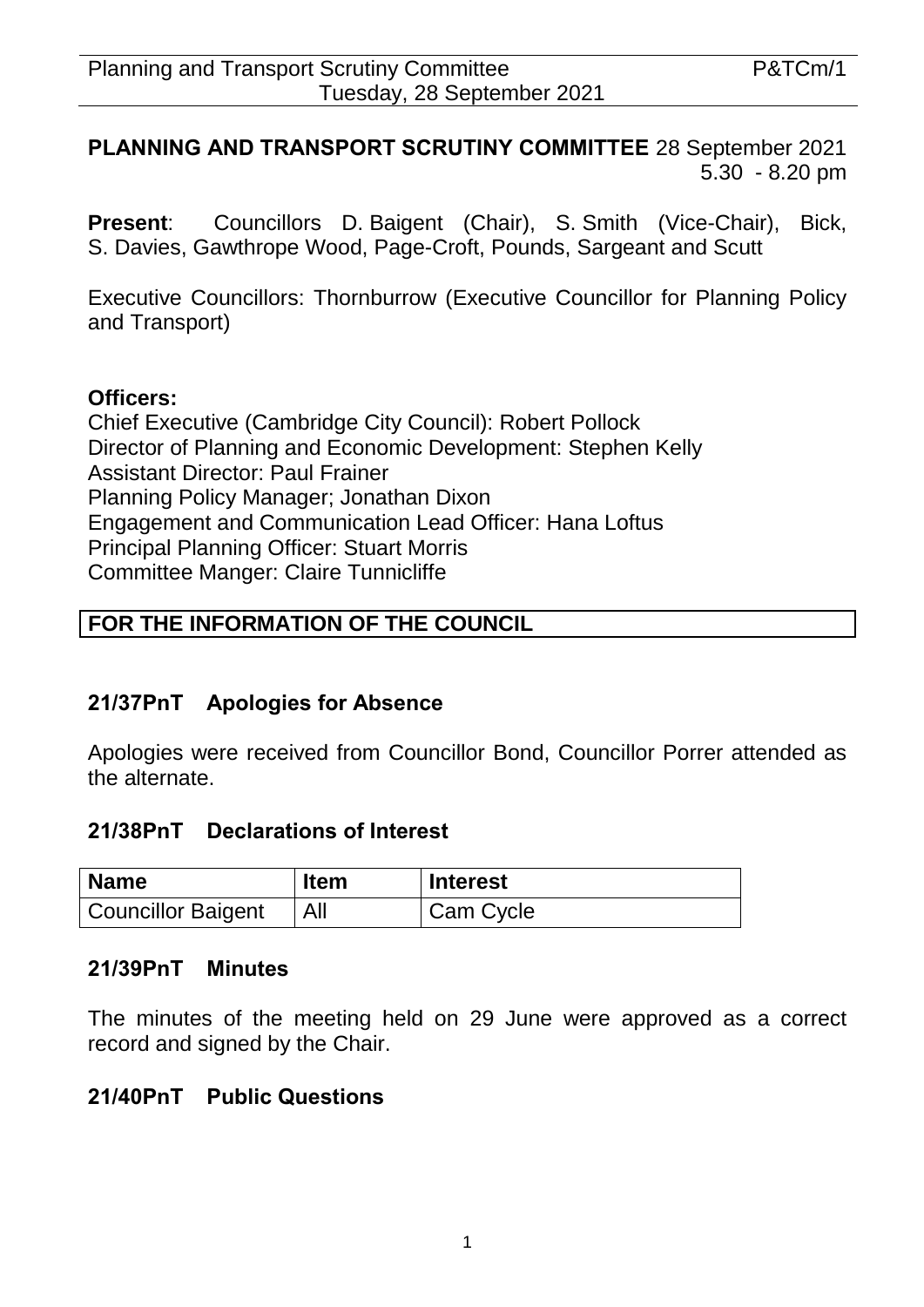The following statement was read out on behalf of Cambridge Councillor Copley:

**Would the Committee and Executive Councillor change the boundary of the Eastern Gate Opportunity Area, to exclude both the North End of St Matthew's Piece, and the allotments between Harvest Way and New Street, which are of immense value as green spaces and for the physical and mental wellbeing of residents, on behalf of residents of those areas, and put forward a consultation to the public with these sites not specified within this opportunity area for development?**

The Executive Councillor for Planning Policy and Transport responded with the following:

The Council placed a high priority on the protection and enhancement of green spaces. The proposal to continue the Eastern Gate Opportunity Area in the First Proposals Plan, which includes the green spaces you identify, does not infer that the Council are proposing development for these spaces. On the contrary, the adopted Plan explicitly protects them, and the policy directions set out in the First Proposals show that it is highly likely that the Greater Cambridge Local Plan will do the same.

Reasons for saying this include:

- The green spaces you identify are identified in the Protected Open Spaces Policy in the adopted Cambridge Local Plan 2018, but are also included in the current Eastern Gateway Opportunity Area to ensure that this area is considered as a whole in the context of its redevelopment
- Proposing to continue to identify the Eastern Gate Opportunity Area in Policy S/OA: Opportunity Areas in Cambridge, to provide "a holistic approach to any future development that comes forward, to provide policy guidance for development that also improves public transport access and infrastructure delivery, and seeks improvements to the public realm". As such, designation within an Opportunity Area does not infer development of the whole area.
- Policy BG/PO: Protecting open spaces states that the Local Plan will continue to include policies which identify and protect open spaces (such as the Protected Open Spaces in the adopted Cambridge Local Plan 2018), including village greens, parks, sports and recreation areas, allotments, community orchards and Protected Village Amenity Areas, and Local Green Space
- Also note that the Plan places a high priority on the protection and enhancement of green spaces. The green infrastructure proposals Policy BG/GI identifies area-wide strategic green infrastructure initiatives including to protect, enhance and expand allotments and community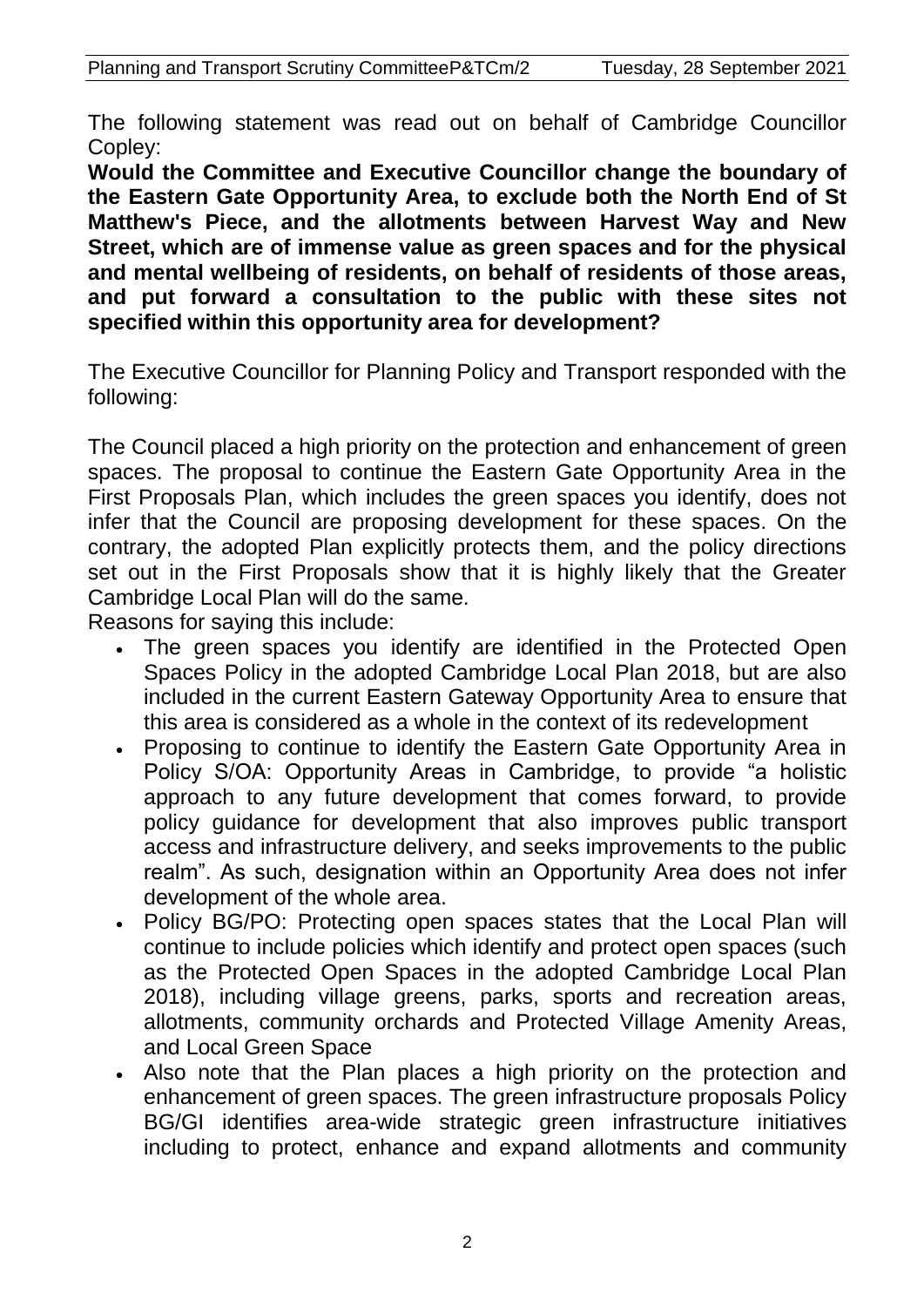growing facilities, and to support urban greening. Both initiatives would support the protection and enhancement of the spaces you refer to.

It was also noted there were opportunity areas within the current Local Plan being brought forward where the protected open spaces were included within the opportunity areas. During the development of the Greater Cambridge Local Plan it was important to clarify this and ensure it is understood that these areas remain protected.

A member of the public presented the Committee with the following statement: **What should the role be of local historians in the processes to create the new Greater Cambridge Local Plan?" This stems from one of the reports you commissioned independent consultants to write - the Greater Cambridge Retail and Leisure Study 2021. In it, they wrote: ""Cambridge city centre has always had an active nightclub scene, meeting the needs of residents alongside students from more than one University" P118**

**As a teenager in 1990s Cambridge I can categorically state that this statement was factually incorrect, there was a very limited night-time economy for young people.** 

**Furthermore, the historical record showed that young people in Cambridge \*literally had a riot\* in 1985 at the derelict Cycle King warehouse on East Road - listed for demolition at the time, in the face of so many closures of music venues. (It resulted in police officers being put in hospital, and suspects hauled before magistrates). It proved to be the spark that led to the search for a site for a new venue which resulted in The Junction opening in 1990.**

**If expensive consultants cannot get Cambridge town's historical record right, what should the role be for the county's local history network? Is there scope for the council's joint planning team commissioning some refreshed historical studies and joint-funding some new local history publications - including those for the surrounding villages affected, to provide a more comprehensive and accurate historical background to your deliberations? This developing Local Plan did not deal with transport and leisure issue; the provision of leisure and sports facilities did need to be addressed as it was vital that these should be part of the Council's strategy.** 

**I declare an interest as an unpublished local historian, a member of the Cambridge Antiquarian Society, a committee member of the Cambridgeshire Association for Local History, and a holder of a postgraduate diploma in historical studies from Anglia Ruskin University in Cambridge**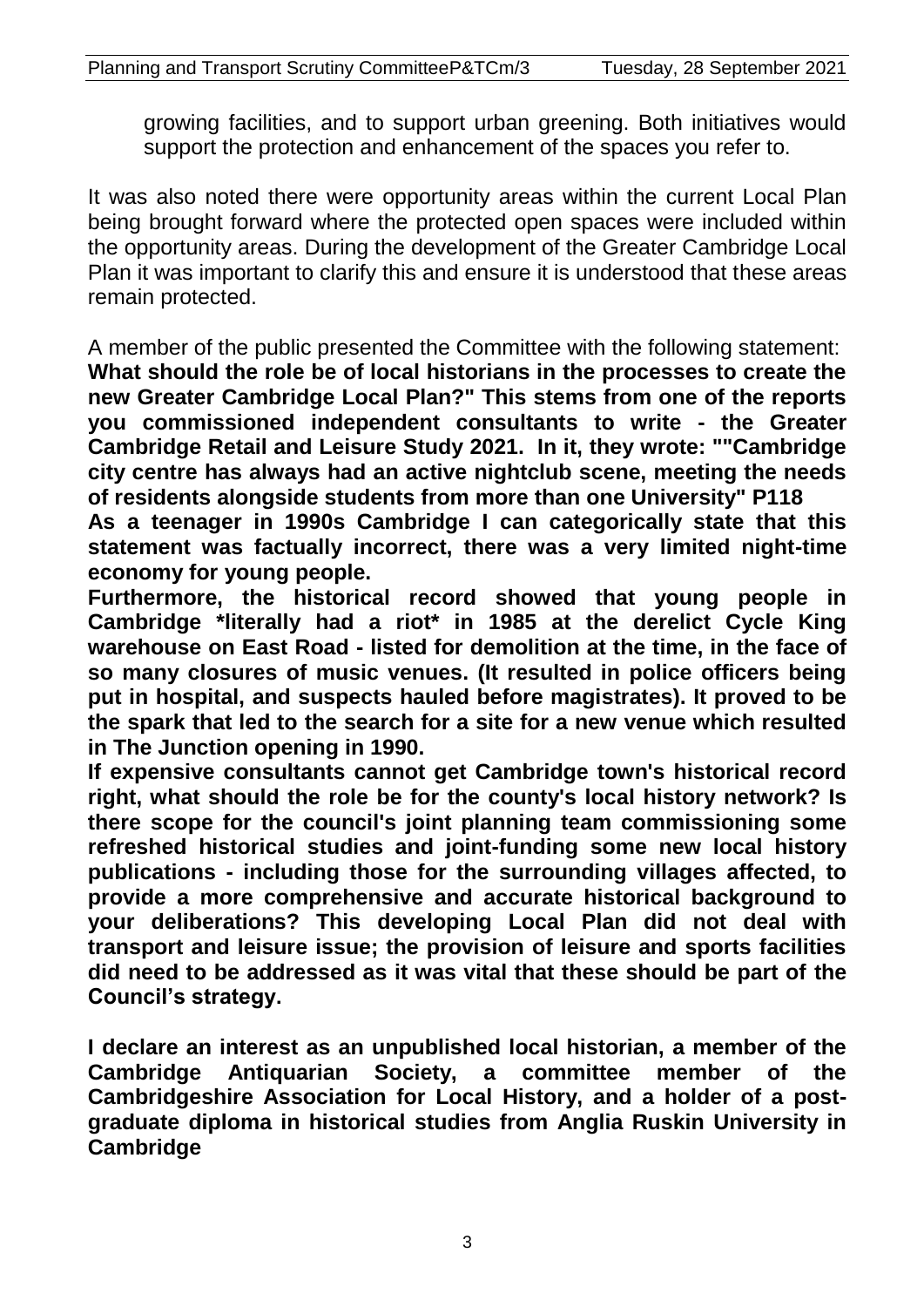The Executive Councillor for Planning Policy and Transport thanked the public speaker for their comments on the historic perspective of the retail consultants and had read the public speaker's local history blogs which were a benefit to the community.

On a wider note, an extensive evidence base had been prepared by consultants with relevant sector experience and had been reviewed by officers who had local knowledge to ensure that it is robust. Different evidence base studies placed emphasis on the recent and longer-term past, as appropriate to each topic to inform their findings.

The Plan was being informed by a strategic heritage impact assessment, and a baseline study had been published as part of the background documents.

In relation to planning for villages, the approach was also informed in part by Conservation Area Appraisals which specifically focus on their historic pattern.

The Council welcomed all comments highlighting issues to consider in the First Proposals and its supporting evidence, and would encourage everyone, including those with historic local knowledge, to contribute to the forthcoming First Proposals Consultation and future consultations, to make the plan the best it can be. The evidence gathering was a continuous process, any evidence submitted would be appreciated.

The Executive Councillor concluded that the pandemic had brought changes to the retail and leisure industry and the impact on residents which needed to be investigated.

The public speaker gave the following supplementary statement:

**Expressed concern about the future of the retail area, the Grafton Centre. The Supplementary Planning Document (SPD) for that area of Cambridge required a 'refresh', especially with retail units closing. Was concerned the emerging Local Plan provided 'piece meal' expansion of the city and there would not be an opportunity to include leisure facilities such as 'concert hall or a swimming pool'.** 

The Executive Councillor acknowledged the future of the Grafton Centre was interesting due to the changes in retail brought on by the pandemic and planning law relating to changes to the Use Classes Order. However, this was an important area of retail which offered a different experience to the Grand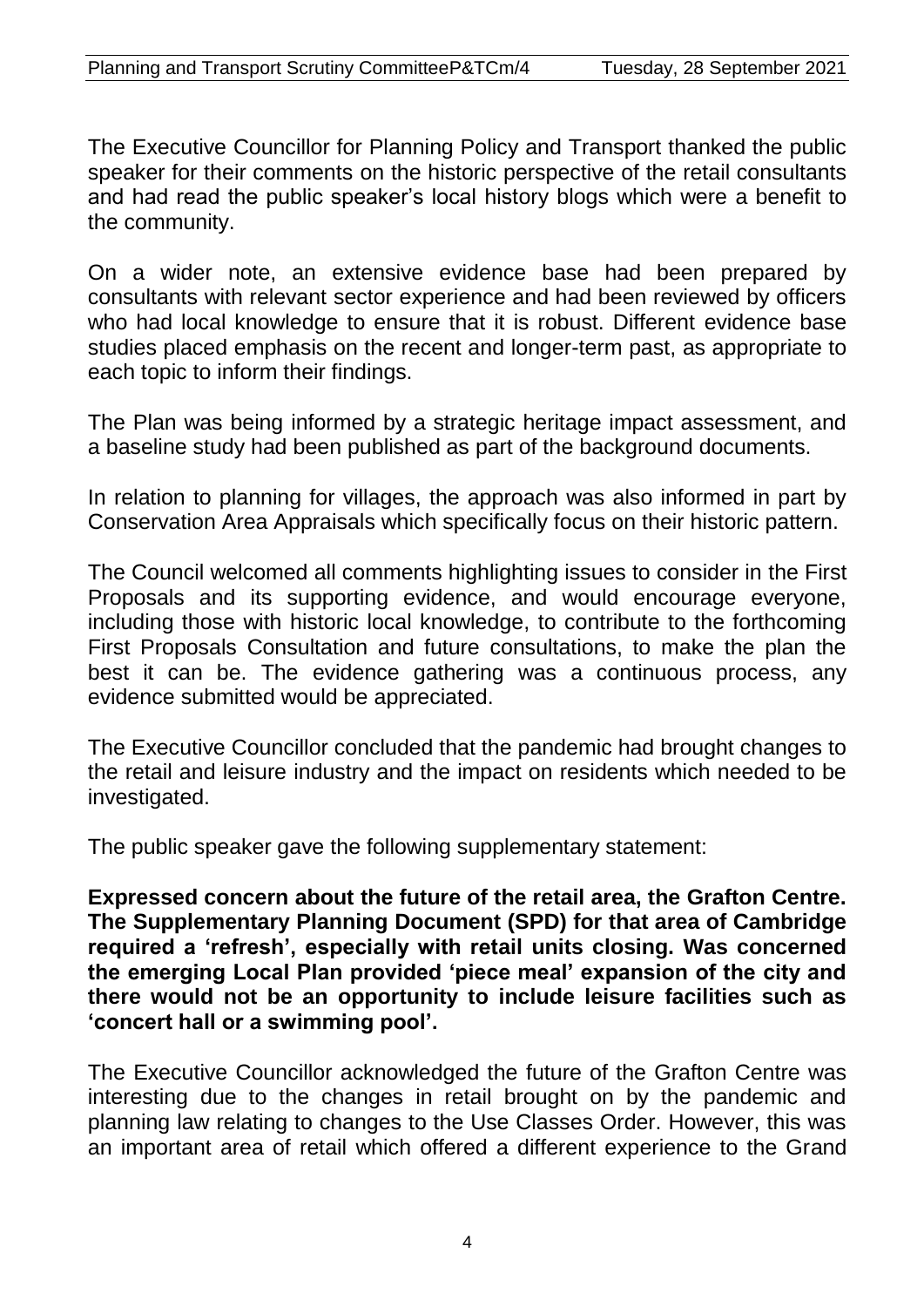Arcade and was vital to the area. There may be possibilities for the Supplementary Planning Document (SPD) and other documents to be updated in the future to take account of these changes.

## **21/41PnT Greater Cambridge Local Plan: Preferred Options (Regulation 18) – For consultation**

## **Matter for Decision**

The First Proposals (Preferred Options) represented the next stage in the preparation of the Greater Cambridge Local Plan being jointly prepared by Cambridge City Council and South Cambridgeshire District Council. It was proposed the public consultation would take place between 1 November and 13 December 2021.

## **Decision of the Executive Councillor for Planning Policy and Transport.**

- i. Agreed the Greater Cambridge Local Plan: First Proposals (preferred options) (Regulation 18) (Appendix A) for public consultation;
- ii. Noted the First Proposals Sustainability Appraisal (Appendix B) and Habitats Regulations Assessment (Appendix C) and agreed them as supporting documents to the First Proposals that would also be subject to public consultation;
- iii. Agreed the following supporting documents to the public consultation: (a) Topic papers for each theme (Appendix D) (b) Statement of Consultation, including the Councils' consideration of and responses to representations received to the Issues and Options consultation 2020 (Appendix E); (c) Duty to Cooperate Statement of Compliance (Appendix F); (d) Draft Duty to Cooperate Statement of Common Ground (attached at Appendix G) (e) Equalities Impact Assessment (Appendix H);
- iv. Agreed the findings of the following background document that informed the First Proposals and was proposed to accompany the public consultation: (a) Housing and Economic Land Availability Assessment (Appendix I and errata at appendix J);
- v. Noted the findings of the following background documents that have informed the First Proposals and are proposed to accompany the public consultation (see Background documents to this report): (a) Greater Cambridge Local Plan: First Conversation (issues and options) (Regulation 18) data release published September 2020 (b) Interim Evidence published in November 2020 (c) New Evidence published August 2021; 6. Agree that any subsequent material amendments be made by the Lead Member for Planning Policy in Cambridge City Council and South Cambridgeshire District Council, in consultation with respective Chairs and Spokes;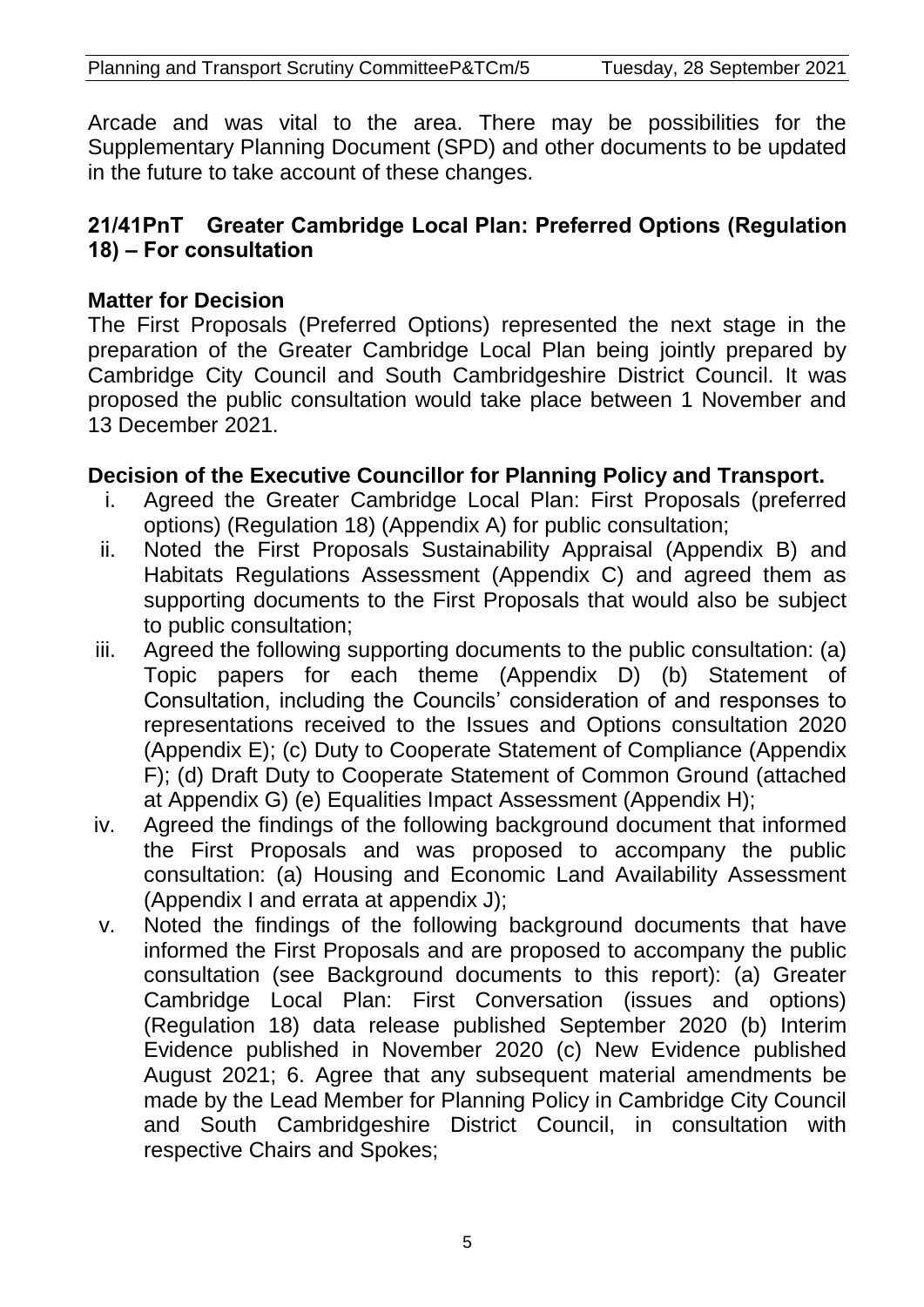vi. Agreed that any subsequent minor amendments and editing changes that do not materially affect the content be delegated to the Joint Director of Planning and Economic Development in consultation with the Lead Member for Planning Policy in Cambridge City Council and South Cambridgeshire District Council, in consultation with respective Chairs and Spokes.

## **Reason for the Decision**

As set out in the Officer's report.

# **Any Alternative Options Considered and Rejected**

Not applicable

# **Scrutiny Considerations**

The Joint Director of Planning Policy and Economic Development introduced the Officer's presentation which outlined the first proposals and where the project was in the process.

Following a detailed presentation from the Planning Policy Manager and the Engagement and Communication Lead Officer, the following responses were given to Members' questions. The questions were taken under four headings:

# **Needs and Numbers**

- i. Affordable housing (AH) was a key element to the Plan; it was important to maximise delivery of AH through the Plan.
- ii. If the number of homes calculated were not provided this could increase commuting into Cambridge as the jobs in the City increased and would put pressure on accommodation costs.
- iii. The job market in Cambridge was extremely successful which brought both benefits and disbenefits, increased commuting, a scarcity of housing for those working in Cambridge which impacted the rising cost of housing.
- iv. The Climate Change Study had stressed the importance of homes being located appropriately for jobs in the city to reduce the volume of longdistance commuting.
- v. A complex modelling exercise had been undertaken to quantify the growth of the job market; it sought to identify those sectors/jobs which would continue to draw people into Cambridge and who needed to be housed in locations that provided good access to those jobs. This would also address the quality of life issues which have been highlighted in the emerging Plan.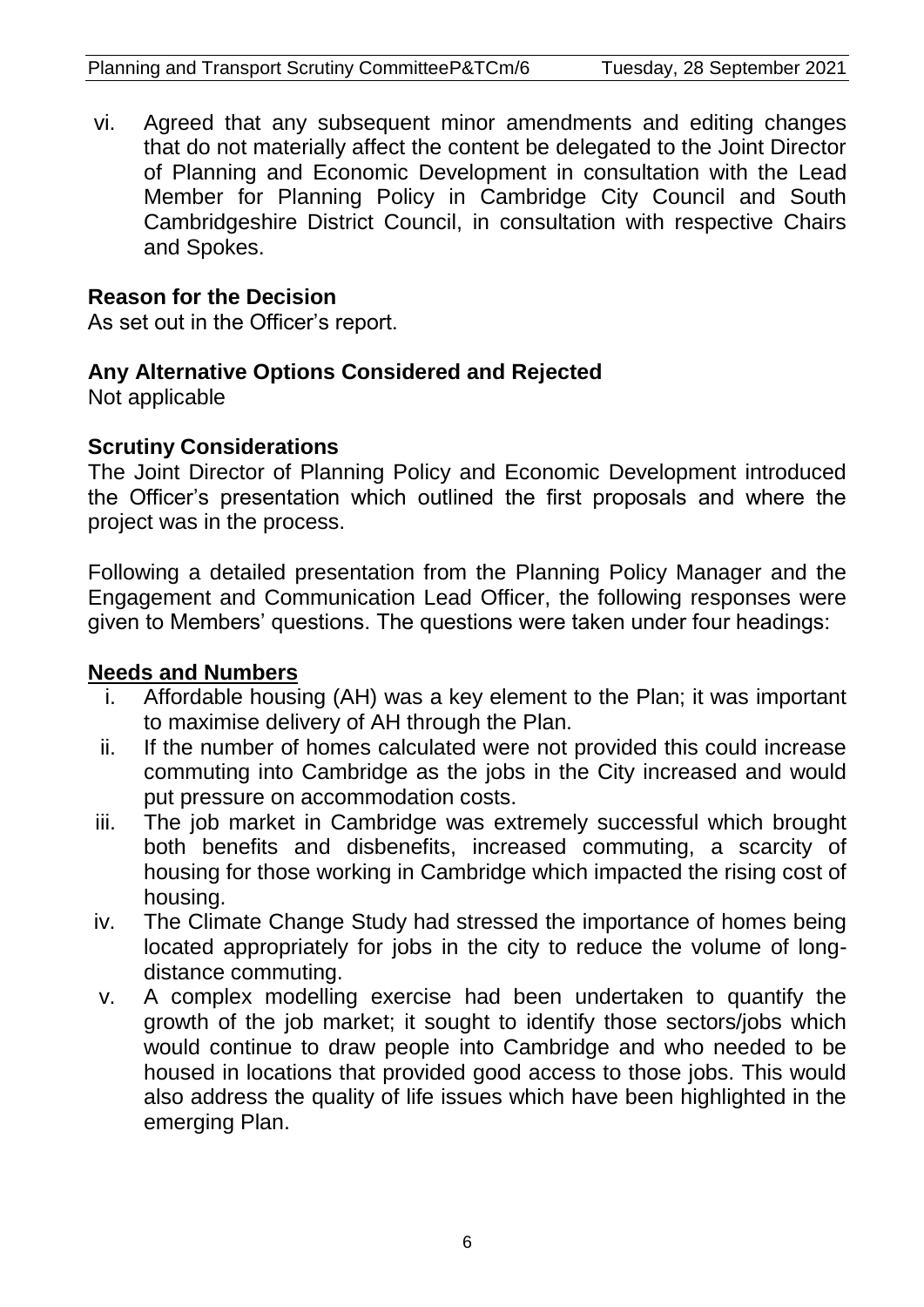- vi. Noted the comment that on p345 the reference '200,000 vehicles crossing the boundary every day', should be 200,000 vehicle movements crossing the boundary every day.
- vii. The National Planning Policy Framework (NPPF) defines sustainable development to included economic, social, and environmental considerations. Therefore, the emerging Plan needed to look at delivery of the governments definition of sustainable development which meant it did not just look at the housing need but had to look at the economic needs of the area for the Plan to be found sound.
- viii. The price/cost of workspaces in Cambridge had increased significantly which had an impact on small and local businesses as well as large companies.
- ix. Within the emerging Local Plan, a flexible supply of employment land had been allocated, whether for multinational or local businesses. It was important to ensure that small local businesses were not priced out of the market.
- x. Noted the comment there was an increased chance of achieving the goal of 40% affordable housing in the urban extension than adding new homes into new settlements.
- xi. Work had been undertaken to try to determine the trajectory of water consumption; a wider water resource management plan for the region is being prepared which was expected to identify long and shorter term measures for supplementing or changing the existing supply arrangements - in recognition of the impact upon the chalk streams that existing abstraction was having.
- xii. The Environment Agency were due to review the abstraction licences for Cambridge Water from the aquifer as part of the regional water planning process.
- xiii. There was a regional planning process to address water issues and a Water Resources Management Plan was due to be published next year. This timeline meant that Officers would be aware of the outcome of the process of that Plan before the more formal stages of the emerging Plan were concluded.
- xiv. While consideration had been given to the Cambridgeshire and Peterborough Independent Economic Review (CPIER), the emerging Plan did not seek to provide for the economic growth rates referred to in that plan but followed its recommendation and was informed by additional evidence considering the need for homes and jobs in the Greater Cambridge area;
- xv. Officers would advise what the split of the 20,000 office and industrial positions were from the 58,500 jobs created during the Plan period outside of the meeting.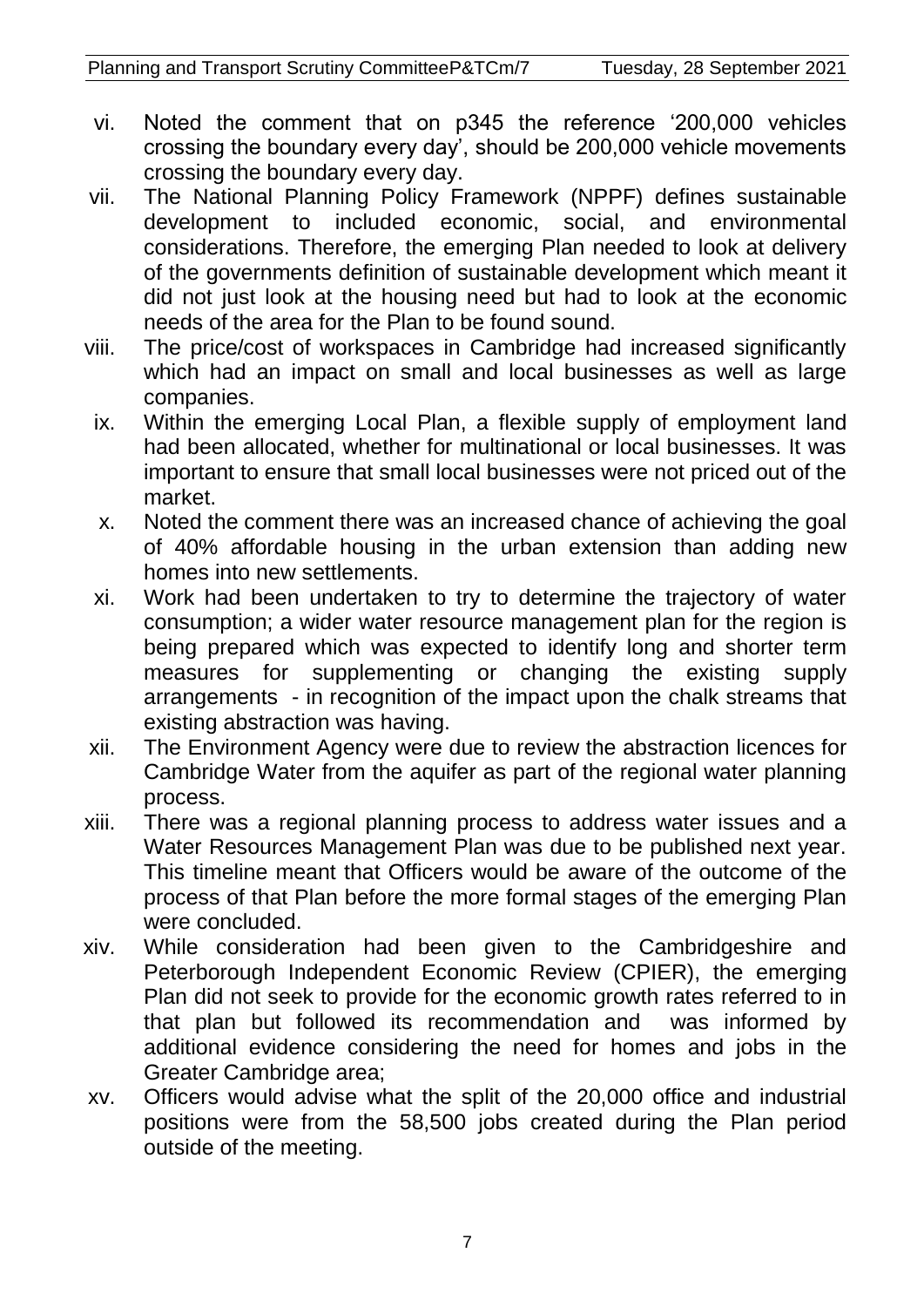# **Proposed sites and green space**

- The definition of sites referenced as the 'edge of Cambridge' and the 'city of Cambridge' followed the Issues and Options Consultation which had categorised site by location. When viewing the digital map of the emerging Plan the locality of these sites would be clearer to the reader.
- ii. When viewing the Plan digitally the reader would be able to search by area.
- iii. With reference to the BioMedical Campus Policy S/CBC, noted the comment that the proposal submitted through the call for sites from landowners, from Jesus College, St John's College, Pembroke, and Cambridgeshire County Council.
- iv. The Plan identified an appropriate windfall allowance within the Cambridge area and South Cambridgeshire area; these figures had been determined by a housing delivery study.
- v. The annual monitoring report published by the Council highlighted locations of sites and anticipated sites which would be brought forward including windfall sites. The data which showed the completion of sites could be found through the annual survey. With this data it would be possible to undertake further tracking of assumptions around the windfall sites and the cumulative impact as it was important to understand the infrastructure needs.
- vi. Noted the comment there was no reference to cumulative impact under the banner of health and wellbeing.
- vii. Noted the suggestion the CBC Addenbrookes site would come under greater scrutiny for use of the green belt.
- viii. The issue of open spaces would continue to be looked at throughout the Plan process; it was important to get the right balance between off site contributions towards green open spaces
- ix. There was a policy proposal which would ensure a good level of selfbuilds would be provided.
- x. Noted the recommendation that the needs of Gypsy, Romany, and Travellers needed to be accommodated. Currently an assessment was being undertaken regarding this matter; permanent provision and / or temporary space would be investigated based on the needs collated from the results.
- xi. The delivery study explored issues such a market absorbency, market trends, and current issues in the area; these would be considered when determining if the sites could be delivered at a faster rate.
- xii. Central Government had a substantial stake in the two sites identified in the Plan for faster delivery. The Council's expected to engage with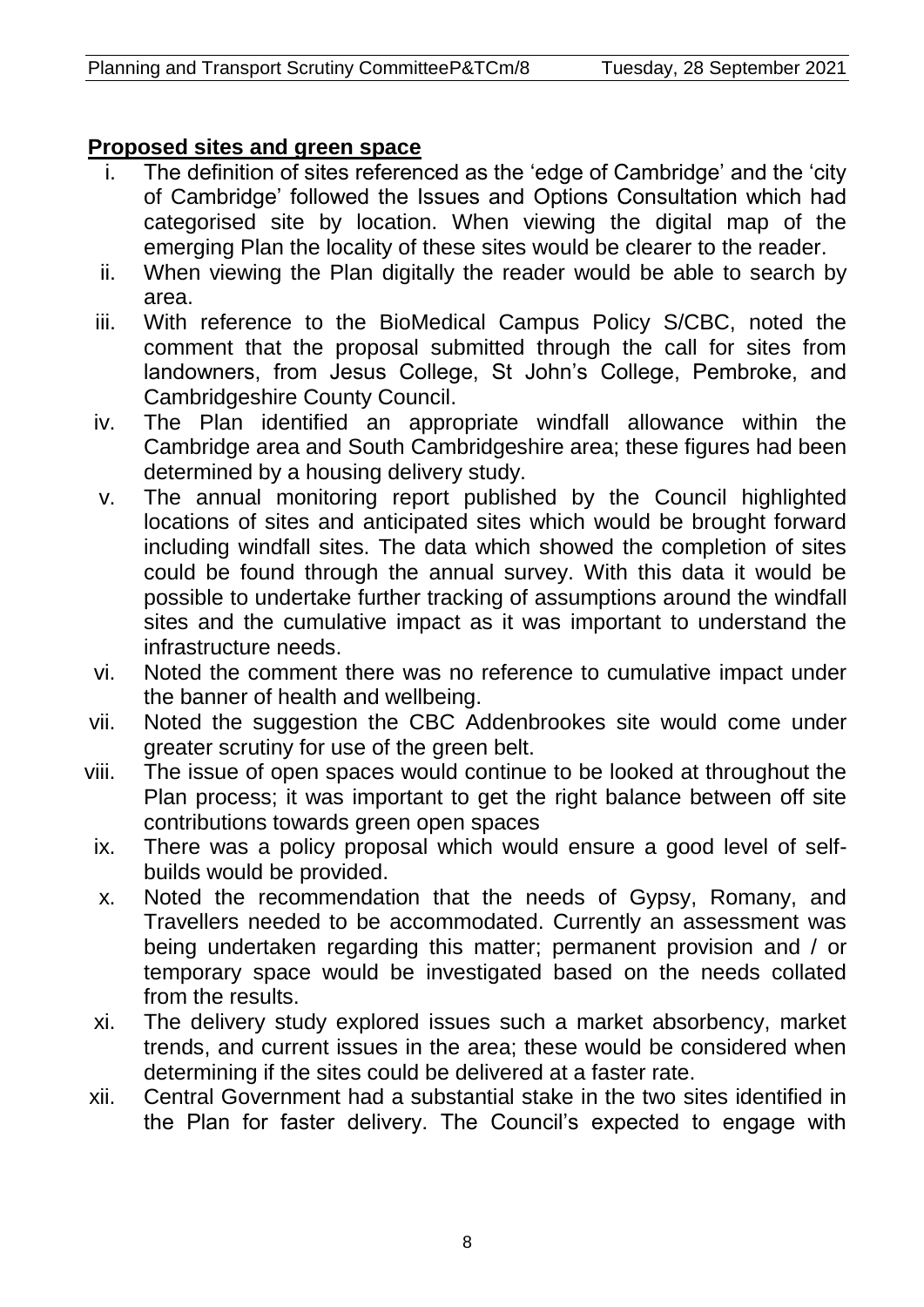Homes England on the matter of new/additional tenures and at ways in which more accessible housing could be delivered.

xiii. The Housing Strategy would also explore the ongoing issues around the delivery of affordable housing and the build to rent properties.

# **Environmental issues – policies**

- i. Noted the advice that it would be helpful to provide additional information on article 4 directions (which can add additional controls for changes of use that do not otherwise require planning permission) regarding retail centres, so the public have a greater understanding of the meaning of article 4.
- ii. Noted the suggestion the wording on the section regarding retail centres could be changed from Cambridge city centre and village centres to local centres within the city.
- iii. The people and place responsive design did highlight community engagement to inform design decisions and would look to develop this point further.
- iv. Believed the Plan did take a strong and innovative approach regarding visitor accommodation but noted the comments regarding better control of short term lets.
- v. Work would begin on the statement of consultation for the plan which would address community engagement.
- vi. The digital glossary would allow the reader to click on a word such as neighbourhood plan or article 4 and an explanation of the term would appear.
- vii. As part of the consultation, residents would be welcome to put forward policy suggestions to be carried over from the existing plan or new policies for consideration.

# **Resilience/ structures to support the plan**

- i. Believed that through evidence and engagement work to date, the Council was in a good position to understand the infrastructure and collateral requirements required as part of the Plan process with those external agencies who would assist with delivery.
- ii. It was important to recognise the issues of working with external agencies, such as utilities companies, or external partnerships such as the Greater Cambridge Partnership, to ensure the growth strategy could be met by all involved or whether due to the level of growth had to be rethought.
- iii. Through the independent examination process the deliverability of the plan would be tested.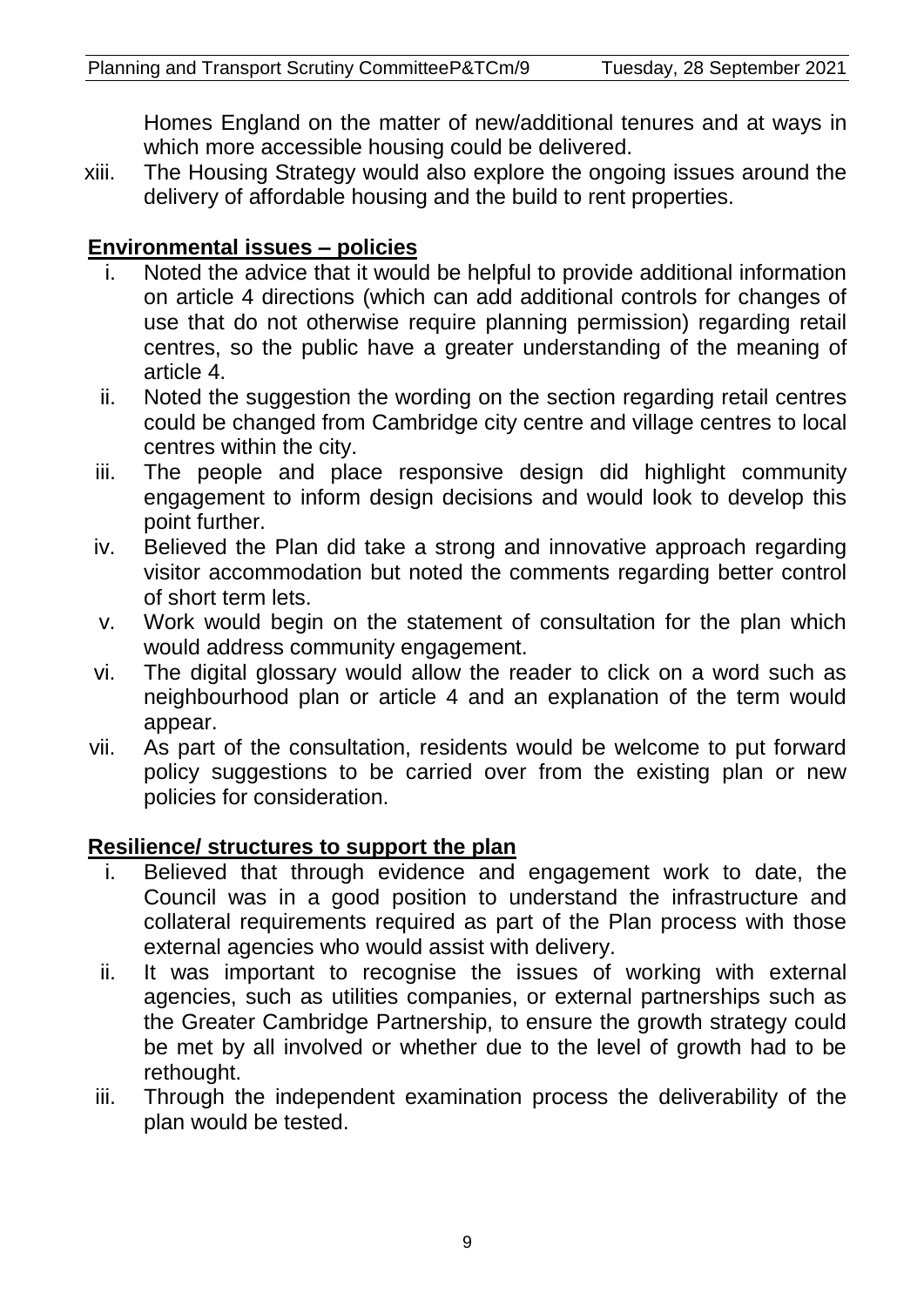- iv. The emerging Plan related to several internal and external documents which could be used as an evidence-based document when speaking to Central Government.
- v. The 10% buffer included in the number of new homes to the year 2041 would allow flexibility and safeguarding of supply.
- vi. Officers would be exploring whether it was possible to seek agreement with Central Government for greater flexibility over issues such as the 5year housing land supply (as Oxfordshire had done as part of the housing and growth deal for their area). This discussion could be progressed with government as part of the ongoing work surrounding the Oxford-Cambridge Arc Spatial Framework.
- vii. The Plan would be accompanied by a viability assessment. Such an assessment had been carried out at this current stage which had demonstrated that the proposals were reasonably viable. Polices and standards were developing which would be fed into the viability assessment for further work.
- viii. Noted the conversation around resilience from the utility companies, climate change resilience and the wish to expand on community resilience in the Plan.
	- ix. Would investigate whether it was possible to take out the word 'options' from the title Greater Cambridge Local Plan: Preferred Options (Regulation 18) – For consultation.
	- x. Noted the point that it needed to be clearer that approximately 11,500 homes were required for the new plan; 37,000 homes were existing commitments.

## **The Committee**

Resolved unanimously to endorse the recommendations as set out in the Officer's report.

The Executive Councillor for Planning Policy and Transport approved the recommendations and congratulated Officers on their efforts to produce such outstanding work.

### **Conflicts of Interest Declared by the Executive Councillor (and any Dispensations Granted)**

No conflicts of interest were declared by the Executive Councillor.

## **21/42PnT Creating a vision for the Oxford-Cambridge Arc - response to consultation and OxCam ARC Environmental Principles**

**Matter for Decision**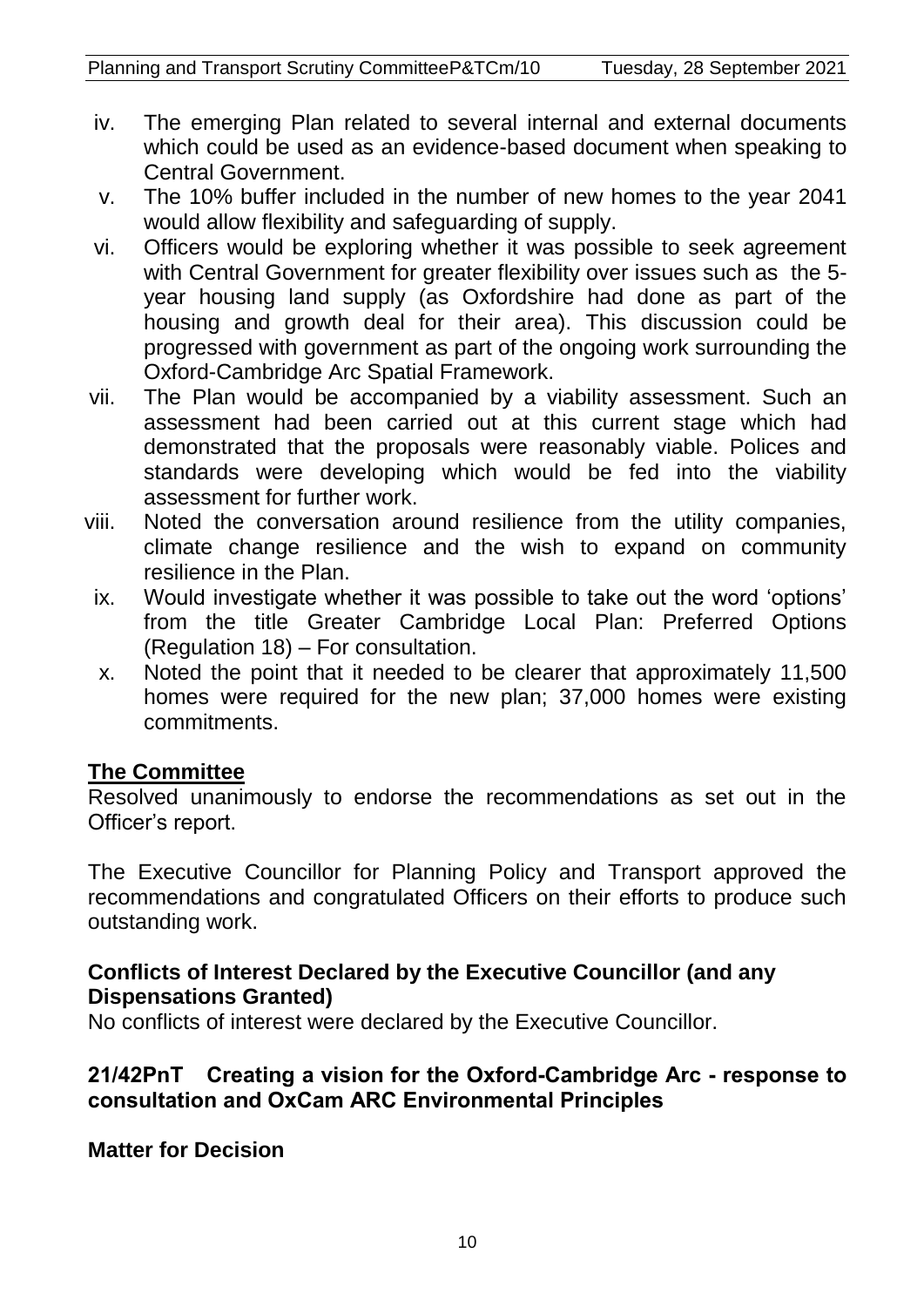The purpose of the report was to agree Cambridge City Council's response jointly with South Cambridgeshire District Council, to the Government's Creating a Vision for the Oxford-Cambridge Arc Consultation for which the deadline for responses was 12th October. Also, for Cambridge City Council to endorse the locally led Environment Principles produced by the Arc Leadership Group.

# **Decision of the Executive Councillor for Planning Policy and Transport.**

- i. Agreed a joint response with South Cambridgeshire District Council to the Government's Creating a Vision Oxford-Cambridge Arc Consultation as set out in Appendix 1 of the Officer's report.
- ii. Endorsed the shared Environment Principles at Appendix 2 of the Officer's report hereto.
- iii. Supported the development of an Arc Environment Strategy which would provide for how the principles could be delivered.in the Officer's report.
- iv. Agreed to write to Anthony Browne MP and Daniel Zeichner MP requesting they support the Environmental Principles at Appendix 2 of the Officer's report

# **Reason for the Decision**

As set out in the Officer's report.

# **Any Alternative Options Considered and Rejected**

Not applicable

# **Scrutiny Considerations**

In response to Members' questions Officers said the following:

- i. Noted Members' assumption that rail would be electric and should be the only option.
- ii. As reported at the previous Planning and Transport Community meeting, the Executive Councillor for Planning Policy and Transport in consultation with Chair and Spokes had in response to East West Rail Informal Consultation Stage expressed their support of electric rail only.
- iii. Important to understand the environment principles had been formed by the local authorities and would be difficult for central Government to ignore if all local authorities were to approve them.
- iv. The consultation was aimed as a 'first conversation' with communities across the arc. This was not the primary channel for Local Authorities as there were work streams which they were being engaged upon.
- v. Believed it was important to put forward the Council's position in relation to the emerging Local Plan.